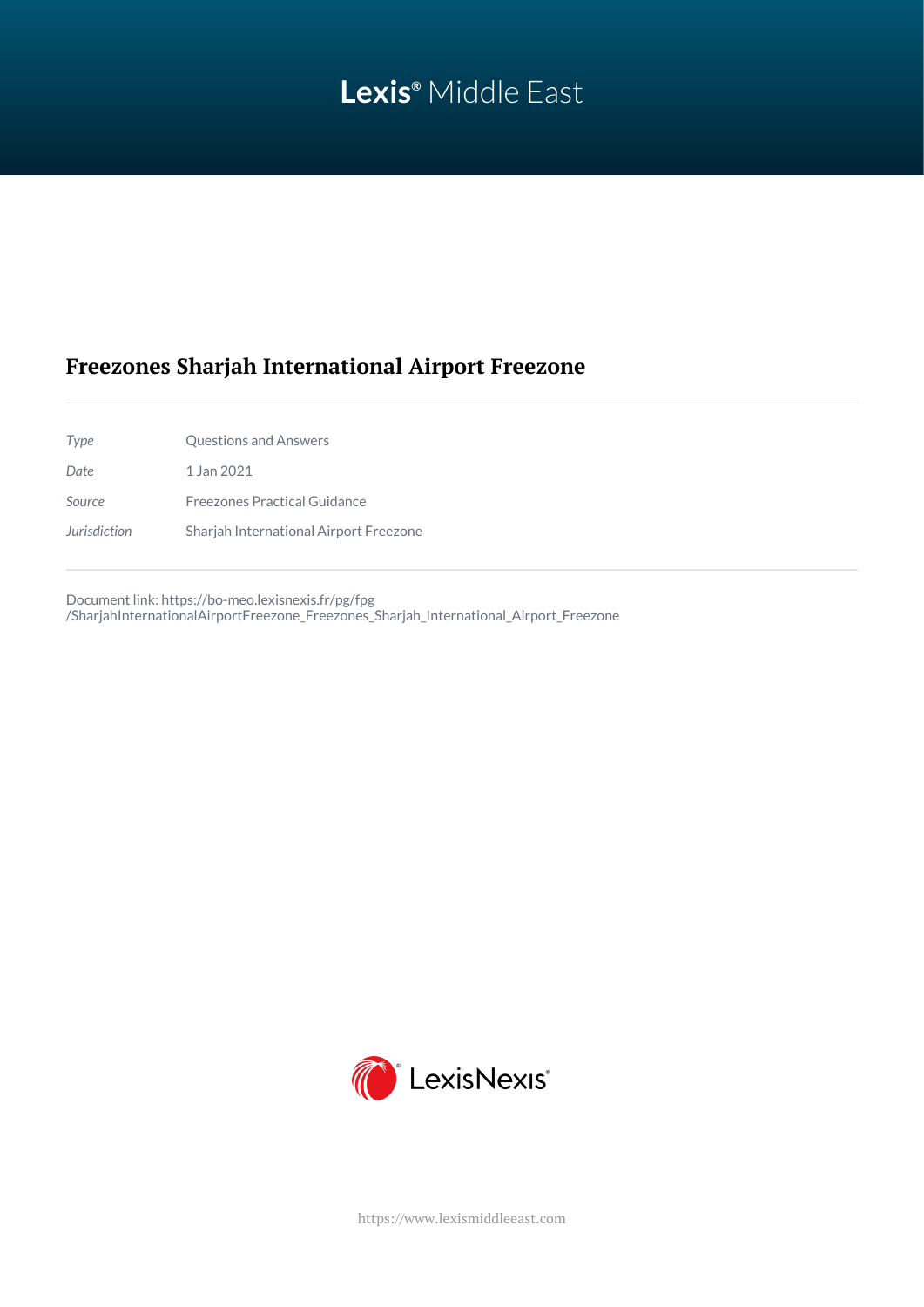## **Table of contents**

| 4. What are the key areas of UAE and Emirate legislation businesses operating in this freezone must still comply with? What   |
|-------------------------------------------------------------------------------------------------------------------------------|
| 5. What are the key UAE and Emirate onshore agencies a business operating in this freezone would need to register or comply   |
|                                                                                                                               |
|                                                                                                                               |
|                                                                                                                               |
|                                                                                                                               |
|                                                                                                                               |
|                                                                                                                               |
|                                                                                                                               |
|                                                                                                                               |
|                                                                                                                               |
| 15. Are there any specific rules governing when moveable property is removed from the freezone area or transferred into the   |
|                                                                                                                               |
| 17. Is there any specific ongoing regulation or monitoring of firms operating as particular types of company by this freezone |
|                                                                                                                               |
|                                                                                                                               |
|                                                                                                                               |
|                                                                                                                               |
|                                                                                                                               |
|                                                                                                                               |
|                                                                                                                               |
|                                                                                                                               |
|                                                                                                                               |
|                                                                                                                               |
| 28. What environmental requirements must construction companies building in this freezone consider, e.g. form of building,    |
|                                                                                                                               |
|                                                                                                                               |
|                                                                                                                               |
|                                                                                                                               |
|                                                                                                                               |
|                                                                                                                               |

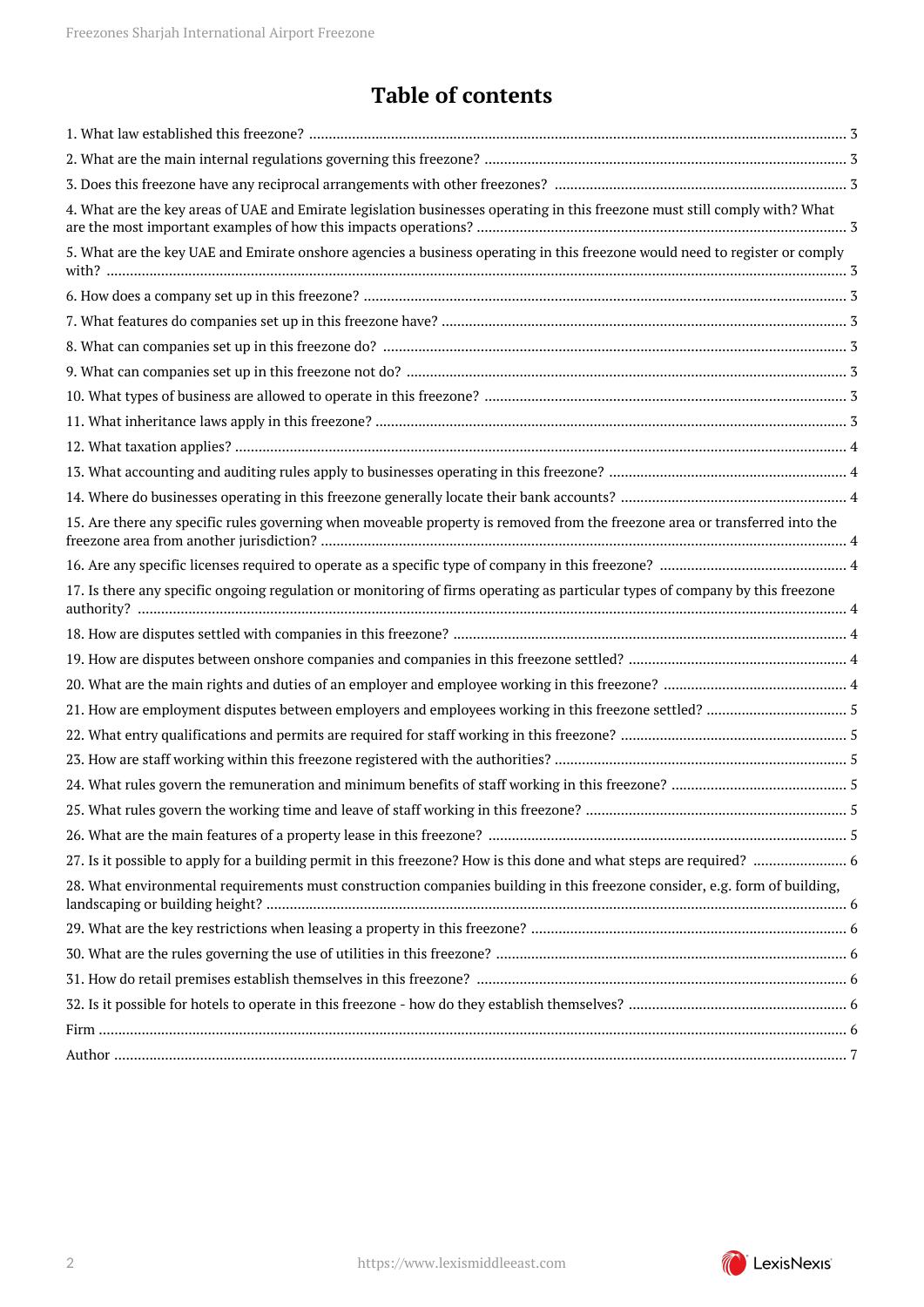## <span id="page-2-0"></span>**1. What law established this freezone?**

Sharjah Emiri Decree No. 2/1995 established both the Freezone at Sharjah International Airport and the Sharjah Airport International Free Zone Authority.

#### <span id="page-2-1"></span>**2. What are the main internal regulations governing this freezone?**

Rules and regulations are issued by Sharjah Airport International Free Zone (SAIF) for the internal management of the freezone. Any specific regulations governing the governance of company or its activities are not published on the SAIF website or stated to be applied specifically by the SAIF Authority. Accordingly, it can be implied that Federal UAE laws regulates the activities of the companies unlike in some freezones where internal regulations applies alongside Federal UAE laws.

#### <span id="page-2-2"></span>**3. Does this freezone have any reciprocal arrangements with other freezones?**

SAIF has not publicized any reciprocal arrangements that it could have entered into with other freezones in the UAE.

## <span id="page-2-3"></span>**4. What are the key areas of UAE and Emirate legislation businesses operating in this freezone must still comply with? What are the most important examples of how this impacts operations?**

Businesses operating in this freezone must comply with several areas of UAE and Sharjah legislations. In general, UAE and Sharjah legislations remains applicable in any area of law such as employment laws, competition laws, intellectual property laws, etc.

## <span id="page-2-4"></span>**5. What are the key UAE and Emirate onshore agencies a business operating in this freezone would need to register or comply with?**

The Ministry of Interiors or the UAE Directorate General office guidelines need to be complied with. These relate to admissible nationalities, profile checks etc.

#### <span id="page-2-5"></span>**6. How does a company set up in this freezone?**

SAIF provides a three-step process of incorporation through the Commercial Department, Leasing, licensing and Legal affairs, and the Client and Investor Services Department.

The first step includes an application for license, project provisional approval and document presentation concerning the company's formation, ownership and management. The second step includes receiving a license, lease agreement and supply of the keys of an office, warehouse, etc. The third step includes receiving a visa, ID card and other such documents required for entry and working in this freezone.

#### <span id="page-2-6"></span>**7. What features do companies set up in this freezone have?**

Companies within the SAIF zone are one hundred percent exempt from all commercial levies in addition to 100% import and export tax exemption, 100% corporate and income tax exemption. The companies can be 100% foreign-owned along with 100% repatriation of capital and profits. Additionally, companies registered through SAIF are not required to have a physical office in the free zone.

#### <span id="page-2-7"></span>**8. What can companies set up in this freezone do?**

The companies set up in this freezone can carry out activities based on the type of licenses obtained by the company. Accordingly, any medium or light industry can obtain license in this freezone. In regards to light and medium industries, the emphasis is not on size of business but on type of business activity. The company's business activities may include publishing and advertising, logistics, general trading and such other manufacturing activities.

#### <span id="page-2-8"></span>**9. What can companies set up in this freezone not do?**

SAIF does not support heavy manufacturing industries per se due to limitations on the availability of area, power etc. Specialized activities like education or tourism etc. are also not granted license by SAIF.

#### <span id="page-2-9"></span>**10. What types of business are allowed to operate in this freezone?**

SAIF allows a broad spectrum of business sectors to operate in its freezone. Business sectors include services such as business consultancy, management consultancy, IT consultancy, selective industrial businesses such as trading in oil and gas products, import and export, technical equipment, logistics, warehouse distribution and storage, etc.

#### <span id="page-2-10"></span>**11. What inheritance laws apply in this freezone?**

Like any other Sharjah freezones, matters of inheritance are governed by Federal Law No. 5/1985 that is Civil Transactions Law (the UAE Civil Code) and by Federal Law No. 28/2005 that is UAE Personal Affairs Law. As a general rule, inheritance issues for Muslims are dealt in accordance with Sharia law, whereas for non-Muslims, the law of the deceased's home country can apply in case a will. Succession under Sharia law principally operates by a system of reserved shares under which shares of inheritance are pre-determined depending on whom the deceased is survived by. As per the Personal Affairs Law No. 28/2005, a non-Muslim expatriate who is resident in the UAE can opt for the law of their home country to be applied to the distributions of its UAE assets through will. However, the option to choose the personal law of home country is not available to Muslim expats as the Sharia law applies.

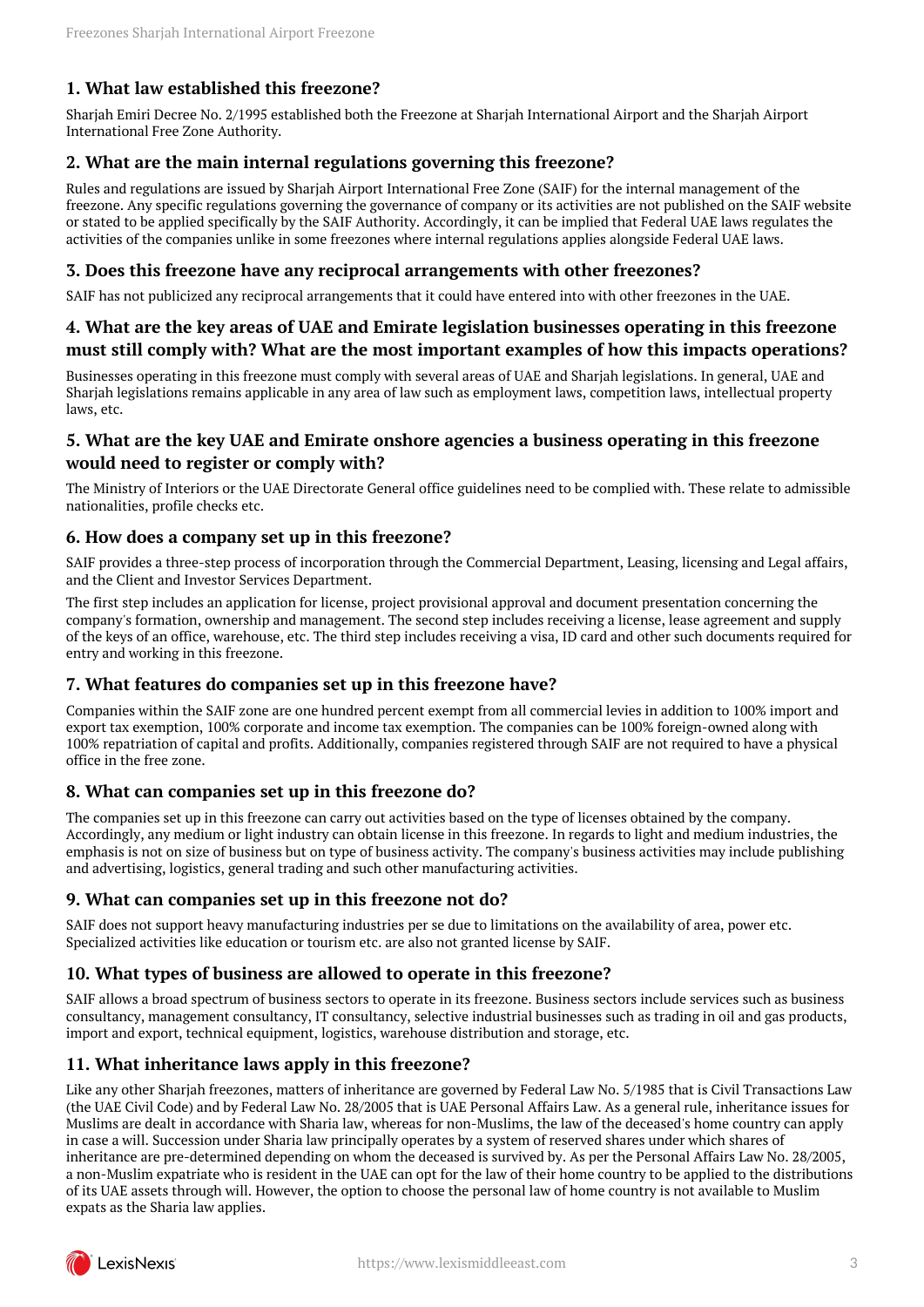## <span id="page-3-0"></span>**12. What taxation applies?**

SAIF exempts the companies established in the free zone from all commercial taxes. However as certain activities are allowed only in the freezone, customs duty applies only when a freezone entity wishes to sell their product onshore UAE.

## <span id="page-3-1"></span>**13. What accounting and auditing rules apply to businesses operating in this freezone?**

The general rules of UAE Commercial Transactions Law, Federal Law No. 18/1993 (the Commercial Laws and UAE Commercial Companies Law, Federal Law No. 2/2015 (the Federal Commercial Companies Law) for accounting and auditing would apply for companies incorporated in SAIF, as no specific body or authority is stated to be authorized to look into the matter. Further, there is no requirement to file accounts within the free zone if that is not provided by the Freezone authority.

However, as a matter of practice, companies are required to provide audited account statements for trade license renewal.

#### <span id="page-3-2"></span>**14. Where do businesses operating in this freezone generally locate their bank accounts?**

There is no specific provision governing the location of bank accounts in the SAIF Companies Registration Regulation, therefore, the Federal Commercial Companies Law applies.

#### <span id="page-3-3"></span>**15. Are there any specific rules governing when moveable property is removed from the freezone area or transferred into the freezone area from another jurisdiction?**

Generally, a freezone company may only operate within the freezone boundaries and is not allowed to trade directly with the UAE market. However, SAIF Companies and Establishments can sell their products onshore in the UAE subject to the payment of relevant customs duties; hence the same rules may apply for moveable property being sold outside.

#### <span id="page-3-4"></span>**16. Are any specific licenses required to operate as a specific type of company in this freezone?**

Three different types of licenses are issued in the SAIF - Industrial licenses, Service licenses, and Trade licenses. The Trade license is further sub-divided into Commercial Licences and General Trading Licences.

The types of legal entities are Free Zone Establishment (FZE), Free Zone Company (FZC) and branches of local or foreign companies. An FZE would be a single shareholder limited liability company and an FZC would be a multi Shareholder limited liability Company with 2 to 5 shareholders.

## <span id="page-3-5"></span>**17. Is there any specific ongoing regulation or monitoring of firms operating as particular types of company by this freezone authority?**

There is no regulation or monitoring of firms/companies by this freezone authority, hence general Commercial and Federal Commercial Company Laws would apply. A case against incorporation of a company in the Freezone, or for liquidation, can be filed with the courts of the Emirate of Sharjah.

#### <span id="page-3-6"></span>**18. How are disputes settled with companies in this freezone?**

Since this freezone do not have separate dispute redressal forum or authority the disputes are settled through the general course of judicial redressal system such as courts, Ministry of labour, etc as they are available for other civil disputes. The exception is when another forum such as arbitration, or another original court jurisdiction is agreed upon by the parties in the contract. A case against incorporation of a company in the Freezone, or for liquidation, can be filed with the courts of the Emirate of Sharjah.

#### <span id="page-3-7"></span>**19. How are disputes between onshore companies and companies in this freezone settled?**

A case would be filed with the courts of the Emirate of Sharjah provided no other forum has been agreed upon between the parties to the dispute. If the parties sign an agreement with an express clause on arbitration in Dubai or the DIFC or any other international arbitration centre, the matter shall be referred to that particular forum. However, in case of jurisdictional issues courts of Sharjah will always have discretionary power to adjudicate upon their own jurisdiction if the case is filed with the courts.

## <span id="page-3-8"></span>**20. What are the main rights and duties of an employer and employee working in this freezone?**

The freezones may have their own labour law regulations. However, the UAE Labour Law - Federal Law No. 8/1980 (the UAE Labour Law) still applies and governs the rights and duties of an employer and employee working in the free zones. The Labour Law imposes minimum requirements or provisions applicable, inter alia, on termination of employment, working hours, annual vacation time and safety standards, which applies to the parties even if contracted otherwise as they are mandatory and cannot be contracted out of it. It is required that an employee should work only for their employer inside the free zone. Accordingly, wages can be paid on a monthly, weekly, daily, or by piece basis in any currency with no minimum wage prescribed. Employees are entitled to annual leave of two days per month if their service lasts more than six months but less than one year, and a minimum of 30 days paid leave annually if their service exceeds one year. Employees are also entitled to leave with a full wage on all official UAE public holidays, maternity leave of 45 days with full wage and an additional 10 days unpaid, sick leave of 15 days' full wage and an additional 30 days at half wage.

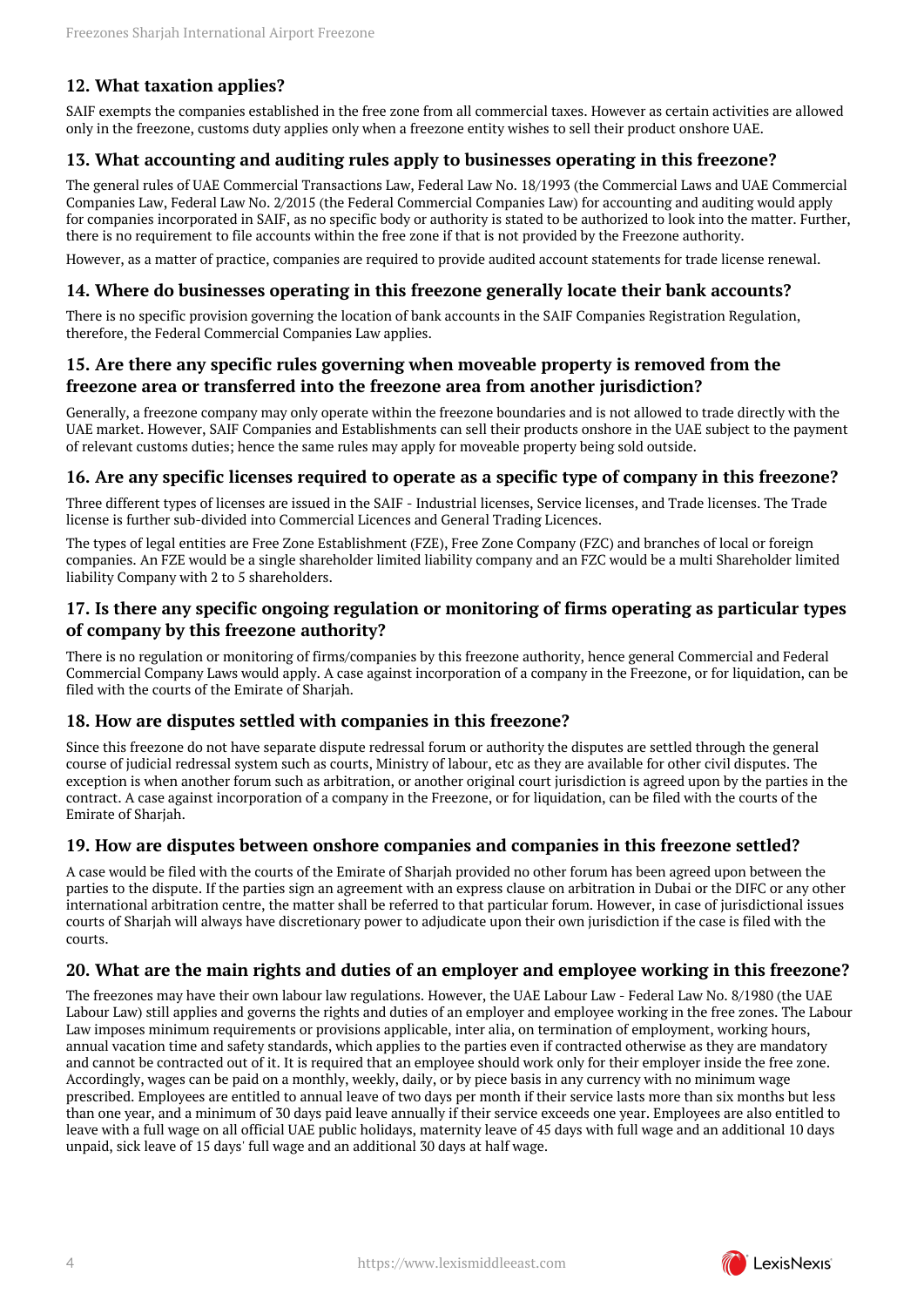## <span id="page-4-0"></span>**21. How are employment disputes between employers and employees working in this freezone settled?**

The role of SAIF is more mediatory in nature. It has no judicial or quasi-judicial authority. A complaint can be made by the aggrieved party to the SAIF Authority, however an application is required to be made to the Ministry of Labour office in Sharjah where the parties must then state their issues and arguments before a Ministry representative. After assessing the matter, a representative makes a recommendation. If the parties fail to resolve the dispute as recommended by the Ministry, the matter is referred to the labour court for litigation and a decision is made on the merits of the case as contended before the judge by the parties to the suit.

## <span id="page-4-1"></span>**22. What entry qualifications and permits are required for staff working in this freezone?**

The investing company and its employees working at SAIF are assisted with their application and in receiving a visa for working in SAIF. The requirements are:

- The minimum age limit for applying for an employment visa is 18 years and the maximum is less than 60. However special approval can be obtained for the shareholder/managers. The manager of the company's SAIF's operations whose name is mentioned in Trade license.
- The owner, shareholder and the manager whose names are mentioned in the Trade license, are exempted from the Bank Guarantee. For other employees it is mandatory to deposit with SAIF Authority's Visa & Residence Department Bank Guarantee/Cash Deposit the equivalent to one month's salary and a return ticket fare to the country of origin.
- The investing company should acquire a Health Card issued by the UAE Ministry of Health for its employees. This requires a medical check-up, obtaining an Emirates ID card, and enrolling in suitable medical insurance. The entire process is facilitated by SAIF.
- After entering the country, a medical check-up should be done and a report is submitted along with a residence application, within 14 days from the date of arrival to avoid the penalty.
- SAIF sponsored employees shall work only inside its boundaries.

## <span id="page-4-2"></span>**23. How are staff working within this freezone registered with the authorities?**

Staff are registered with the authorities through the guidance of the departments of SAIF in various matters differently.

## <span id="page-4-3"></span>**24. What rules govern the remuneration and minimum benefits of staff working in this freezone?**

The UAE Labour Law governs the remuneration and minimum benefits of staff working in SAIF. (See Question 20 and 25).

## <span id="page-4-4"></span>**25. What rules govern the working time and leave of staff working in this freezone?**

The UAE Labour Law governs the working time and leave of staff working in SAIF. The maximum allowable working hours for an adult employee is eight hours a day or forty-eight hours per week, and can be increased or decreased depending on the profession and working conditions. However, working hours for the employees of commercial establishments, hotels, restaurants, watchmen and similar operations may be increased to nine hours per day as determined by the Minister of Labour. Likewise, working hours per day in respect of hazardous work or work detrimental to health, may be decreased by decision of the Minister of Labour and Social Affairs. During the month of Ramadan, normal working hours shall be reduced by two hours. Employees may not work for more than five consecutive hours per day without breaks. Every employee is entitled to at least one rest day a week. If employees work on a Friday, they are entitled to an additional 50% of their wage; employees cannot be asked to work two consecutive Fridays except for labourers on daily wage.

## <span id="page-4-5"></span>**26. What are the main features of a property lease in this freezone?**

There are various zones hence SAIF provides various options depending on the license of company and its business activities. The property and its lease features are:

- Offices: office areas start from 24 square meters.
- Land plots can be taken on a 25 year lease with a minimum plot size of 2500 square meters. Grace period for construction is 6 months.
- The Industrial Park provides a minimum plot size of 2500 square meter with a grace period of 6 months for construction.
- The Prebuilt Warehouse is available in four different sizes of 125, 250, 400 and 600 square meters, including an office.
- A Temporary Warehouse of 600 square meters is available with additional annual charges.
- SAIF Zone's Labour Accommodation complex includes 82 buildings to accommodate junior staffs.
- Terms of lease are usually annual with an option to renew for one year.
- The leased property may not be used except for the permitted use stated in the lease agreement.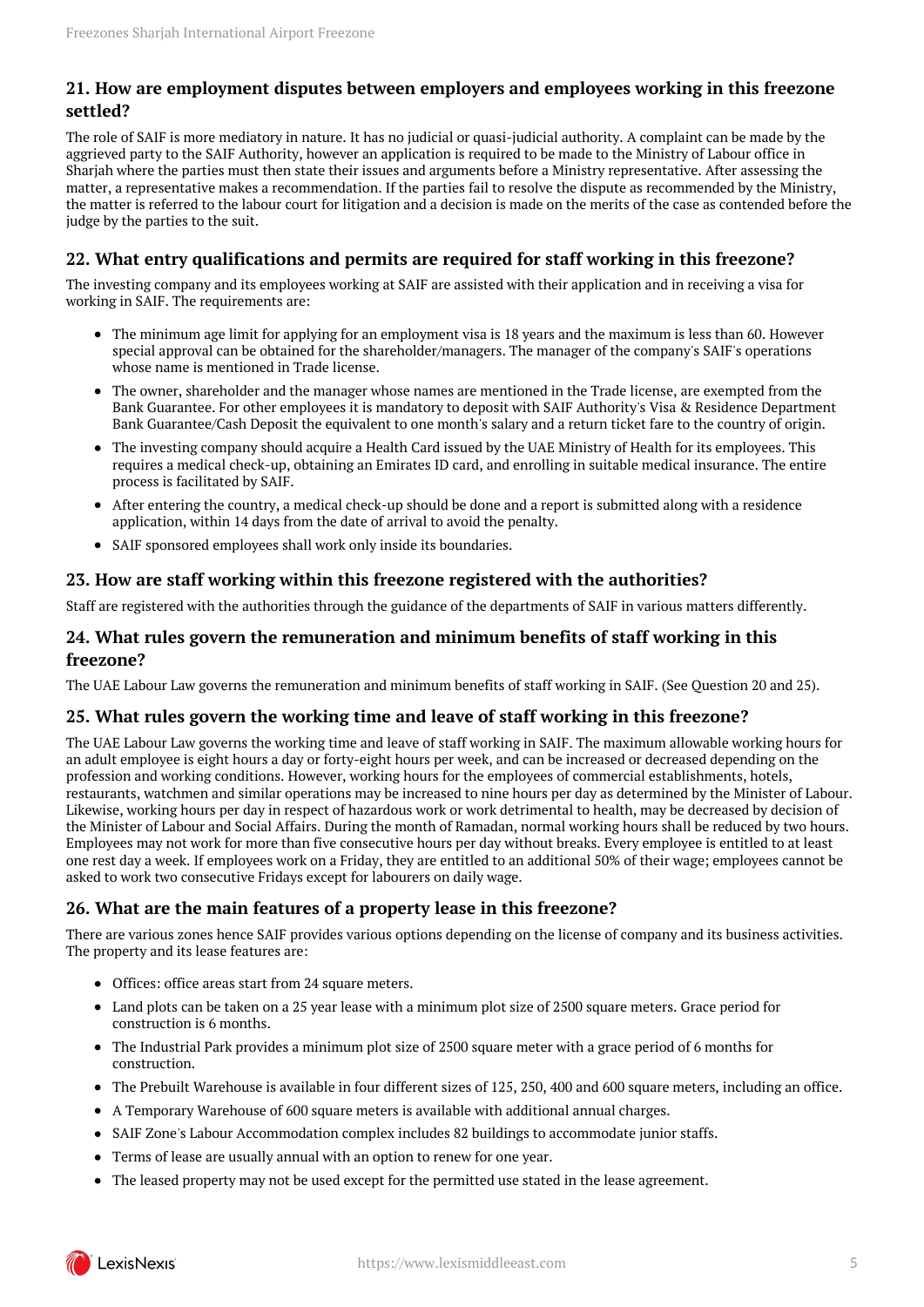SAIF also offers the Business Desk Scheme where a company can have a dedicated desk instead of an office for a cheaper annual lease rate compared to that of an office.

## <span id="page-5-0"></span>**27. Is it possible to apply for a building permit in this freezone? How is this done and what steps are required?**

A company wanting a building permit can acquire it through application to the Sharjah municipality, and by following its rules and regulation. This permit is issued for six months for any construction and modification to an existing facility. The permit is issued against approval of drawings, including an approved and valid site plan, the appointment of a Consultant and Contractor, a Building Completion Certificate, and the application of a Building Permit along with valid licenses of Contractor and Consultant, contracting agreement, and original receipt of security deposits. The Responsible department in Sharjah Municipality is Building permit section - Al Nasiriya. Further information about this process can be obtained on the website of the Sharjah Municipality.

## <span id="page-5-1"></span>**28. What environmental requirements must construction companies building in this freezone consider, e.g. form of building, landscaping or building height?**

Construction companies building in this free zone must comply with all health and environmental standards as set out by the Sharjah Department of Town Planning and Survey (DTPS) as per the Environment regulations. Companies must also comply with the Sharjah Building Code in the construction of their facilities. DTPS advise builders on the use of land, height of buildings, parking areas, loading and unloading points in industrial areas, and locations of petrol stations, commercial centres and other projects. Sharjah Municipality looks into the requirements regarding the number of floors in a building, minimum space inside rooms, ventilation, lighting, exit and entrance points, passages, elevators and allied aspects.

## <span id="page-5-2"></span>**29. What are the key restrictions when leasing a property in this freezone?**

Only companies incorporated in this freezone are allocated land or other property on a lease.

## <span id="page-5-3"></span>**30. What are the rules governing the use of utilities in this freezone?**

The standard terms and conditions of the use of utilities are included in the lease agreement with the rental charges including any utility charges which are usually standard however may differ from party to party on the basis of the type of property leased such as warehouse or office, etc.

## <span id="page-5-4"></span>**31. How do retail premises establish themselves in this freezone?**

The rules and regulations specifically governing retail premises are not set out on the website or on any form. However, the brochure specifies restaurants as business activity under any of the three licenses hence it is implied that there is no free zone specific restriction or any rule specifically relating to retail establishments operating in this freezone. Therefore, the same procedure for establishing or incorporating would apply as any other type of business activity.

## <span id="page-5-5"></span>**32. Is it possible for hotels to operate in this freezone - how do they establish themselves?**

There are no free zone specific rules regulating hotels operating in this freezone. Hence it would seem that no restriction is imposed on hotel operations. Therefore, the same procedure for establishing or incorporating would apply as any other type of business activity.

## <span id="page-5-6"></span>**Firm**



**STA LAW FIRM**